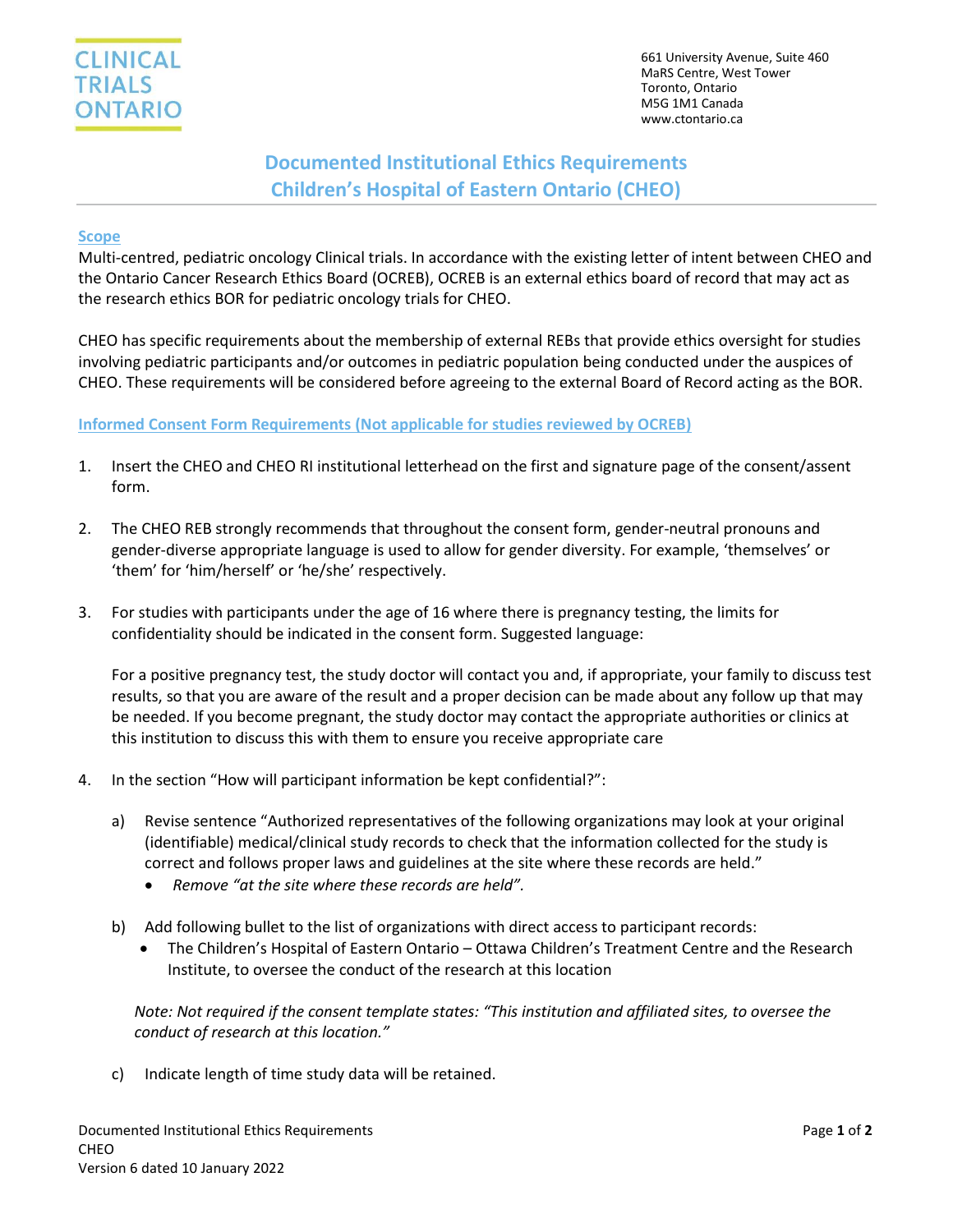

d) If applicable, add the following to state the limits of confidentiality:

Any information that may indicate that a child is being harmed or at risk of harm would not be kept confidential and instead be disclosed to appropriate authorities.

- e) If applicable regarding data transfer outside Canada, revise sentence "By signing this consent form, you are consenting to the disclosure of your coded information to organizations located outside Canada."
	- *Replace disclosure with transfer ("you are consenting to the transfer of your coded information").*
- f) If applicable regarding the use of a virtual platform (e.g., zoom, Microsoft teams), add the following:

The use of virtual platforms, like any internet communication or storage and retention of information, involve privacy risks around access and disclosure of information, however, there are safeguards in place to reduce these risks, (e.g., account registration, meeting passwords, disposal of records or devices on which information is stored).

Add bullet point in the signature section

 I understand that the [*activity, e.g., interviews*] will be conducted using Zoom, which has privacy risks associated with its use.

*If recorded*

- I agree that my participation in the *[insert procedure (e.g., focus group, training session, assessment)]* will be recorded for research purposes.
- 5. If the study includes future uses of data add the following bullet point in the signature section:
	- I agree that my data collected for this research may be used in future research within or beyond the general area of research of the current study.

**Assent Form Requirements (Not applicable for studies reviewed by OCREB)**

1. Insert the CHEO and CHEO RI institutional letterhead on the first and signature page of the assent form.

Note: CTO does not screen for the following elements; however, they must be addressed in the Centre Initial Application and post-approval events, if applicable.

#### **Consent/Assent Requirements**

The ability to consent is based on the participant's capacity to consent to research, not age. Assent is based on the ability of a child to assent to research, not on age. Pediatric participants should be consented or assented using a consent or assent process appropriate to their capacity or ability.

Interventional studies for pregnant participants during their pregnancy and after birth *and* the infant participates in study procedures after birth, the study requires *two* consent forms: 1) for the mother as a participant and 2) for the infant as their substitute decision maker after birth – to account for the fact that the infant becomes a participant upon birth.

Documented Institutional Ethics Requirements Page **2** of **2** CHEO Version 6 dated 10 January 2022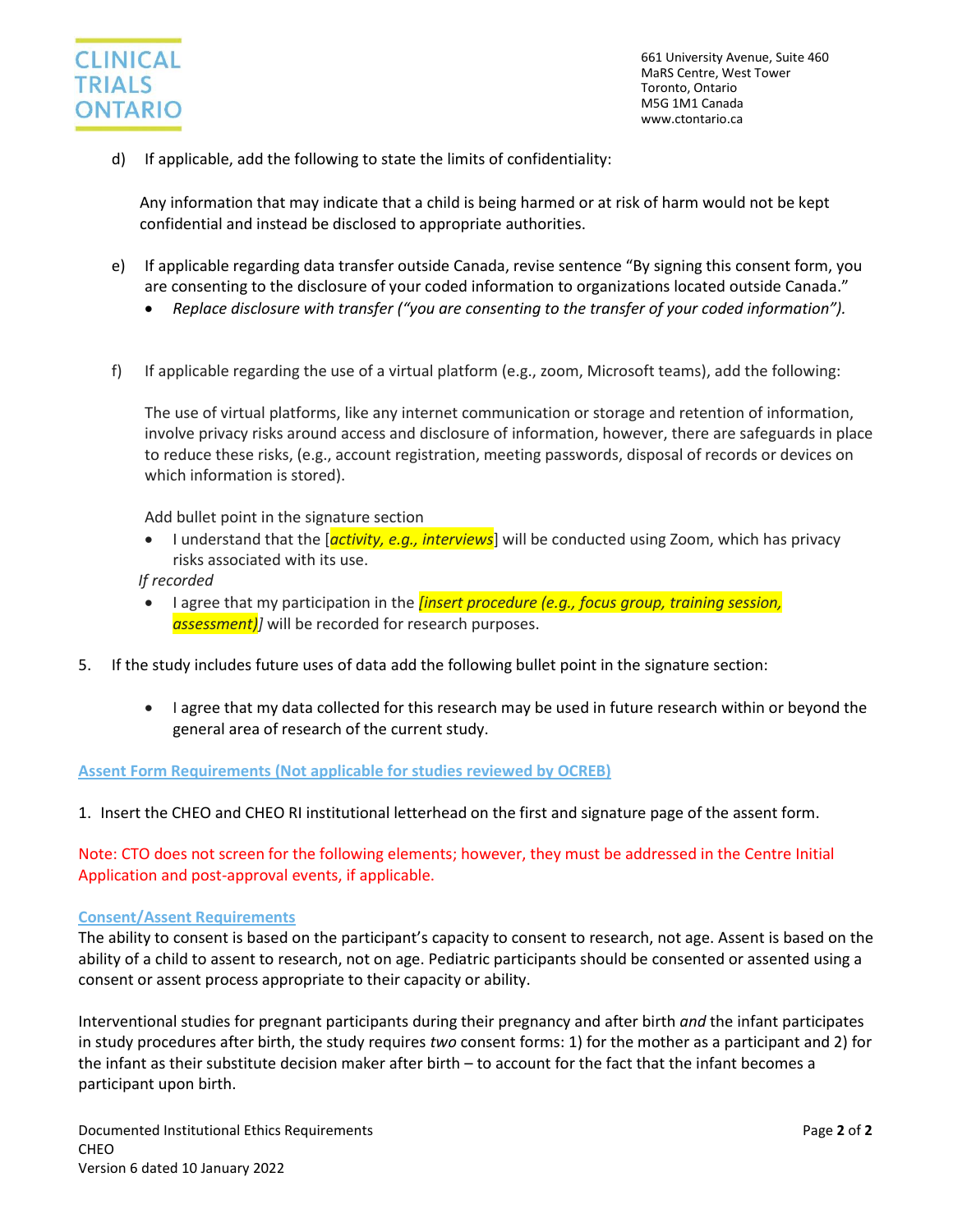## **SRERS Administration**

**Children's Hospital of Eastern Ontario (CHEO)**

### **Reminder: Institutional Research Administration Requirements**

The CTO Streamlined System provides a streamlined approach to research ethics review. Each participating site must ensure that all necessary institutional authorizations and contracts/agreements are in place prior to beginning the research.

As of January 5th 2021, **all** studies at CHEO, will be required to go through the CHEO RI Start Smart program https://is.gd/StartSmart.

The program consists of three steps:

#### **Step 1: Intake**

The intake form is a step by step guide on how to get your project up and running at CHEO. All the forms and resources you need are provided in this intake form. *Note: Step 2 link will be provided upon completion of the intake form.*

### **Step 2 A & B: Pre-Institutional Approval & Administrative Application**

**A:** This step requires that you submit your Interdepartmental impact and CHEO authorization signature pages and confirm mandatory training is complete.

Pre-Institutional Approval should be obtained via the link provided at the end of step 1. *Note: Step 3 link will be provided at the end of the Pre-Institutional Approval.*

**B:** Complete an administrative application in ROMEO. The administrative form captures key metrics, and adherence to the privacy and confidentiality requirements at CHEO.

The research team will receive a letter of acknowledgement, once the requirements of this application are met.

*Note: the application must include a copy of the pre-institutional approval PDF.*

#### **Step 3: Institutional Approval**

This step requires that the PI of the project attests to having all the applicable approvals and tasks in place. This must be obtained prior to beginning the research project and kept on file by the team.

#### **CTO Stream**

#### **Collaborators:**

The following collaborators must be given a role on all Provincial Initial Application (PIA) forms and Centre Initial Application (CIA) forms.

Email: CTOIR@cheo.on.ca Role: Institutional Representative

SRERS Administration **CHEO** Version 8 dated 18 March 2021 Page **1** of **3**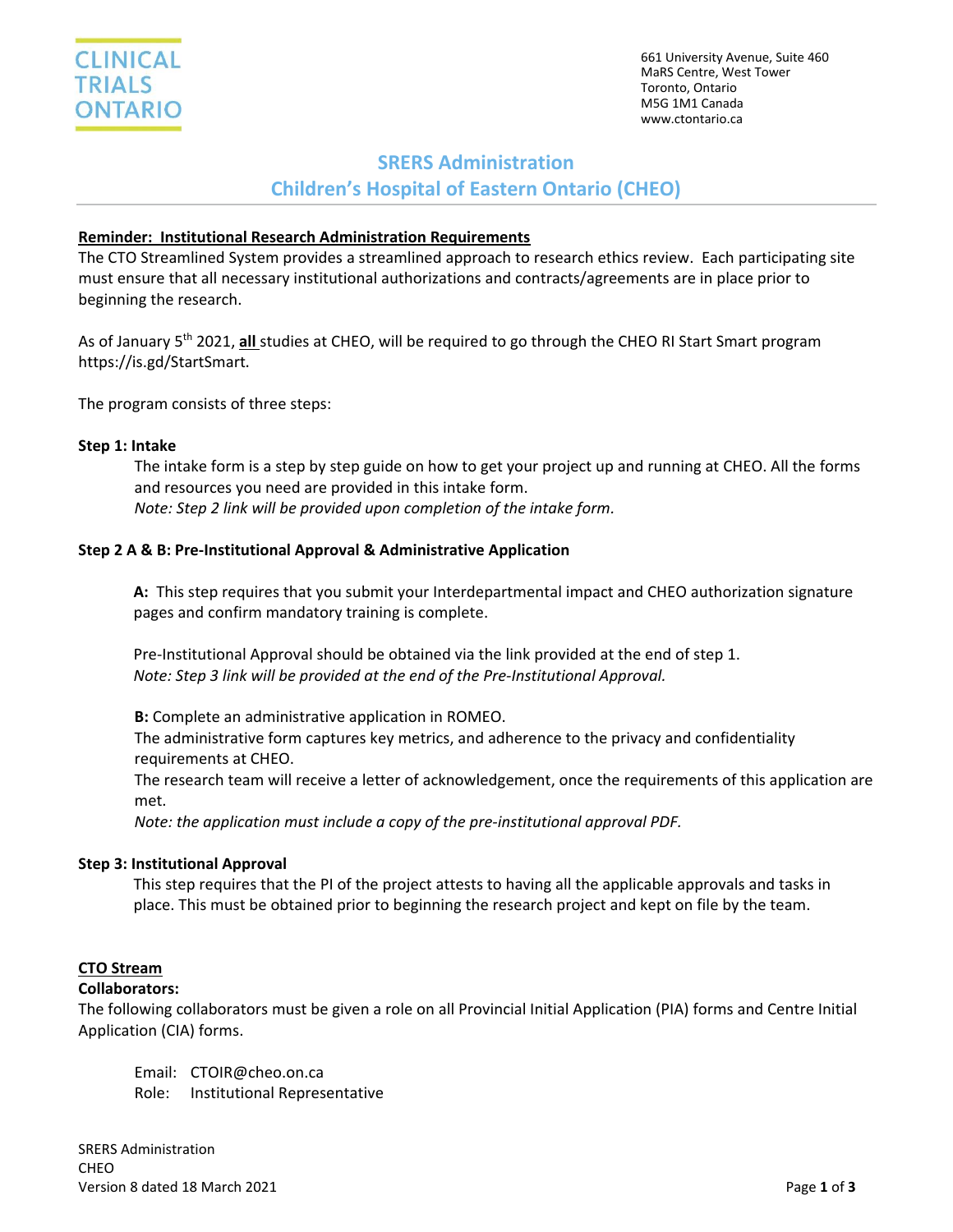

|         | Email: vbourada@cheo.on.ca   |
|---------|------------------------------|
| Role: . | Institutional Representative |

Email: [shamer@cheo.on.ca](mailto:shamer@cheo.on.ca) Role: Institution Admin

Email: [schamaa@cheo.on.ca](mailto:schamaa@cheo.on.ca)

Role: Institution Admin

**This access is automatically granted when the Centre Initial Application is created. When CHEO is the Provincial Applicant site the research team should immediately create the CIA for CHEO (right after creating the PIA). This will ensure that access is automatically granted as required above, otherwise the research team will need to manually add these roles to the PIA prior to submission.**

#### **Institution Representative in application forms**

The Primary Institution Representative must be indicated as follows in the applications within CTO Stream:

| Title:                  | Dr.                                                                                    |
|-------------------------|----------------------------------------------------------------------------------------|
| First Name:             | Jason                                                                                  |
| Surname:                | Berman                                                                                 |
| Organization:           | Children's Hospital of Eastern Ontario/Children's Hospital of Eastern Ontario Research |
| Institute               |                                                                                        |
| Address:                | 401 Smyth Road                                                                         |
| City:                   | Ottawa                                                                                 |
| Province/State: Ontario |                                                                                        |
| Postcode/Zip:           | K1H 8L1                                                                                |
|                         | Telephone: 613-737-7600 x 2957                                                         |
| Fax:                    |                                                                                        |
| Email:                  | CTOIR@cheo.on.ca                                                                       |
|                         | The Secondary Institution Representative should be indicated as follows:               |
| First Name:             | Valerie                                                                                |
| Surname:                | Bourada                                                                                |
|                         | Organization: Children's Hospital of Eastern Ontario                                   |
| Address:                | 401 Smyth Road                                                                         |
| City:                   | Ottawa                                                                                 |
| Province/State: Ontario |                                                                                        |
| Postcode/Zip:           | K1H 8L1                                                                                |

Telephone: 613-737-7700 x 2128 Fax: 613-798-4875 Email: vbourada@cheo.on.ca

Note: For applications where signatures were requested prior to June 14, 2019, Mr. Bruce Squires may be identified as the Primary Institution Representative within the application form.